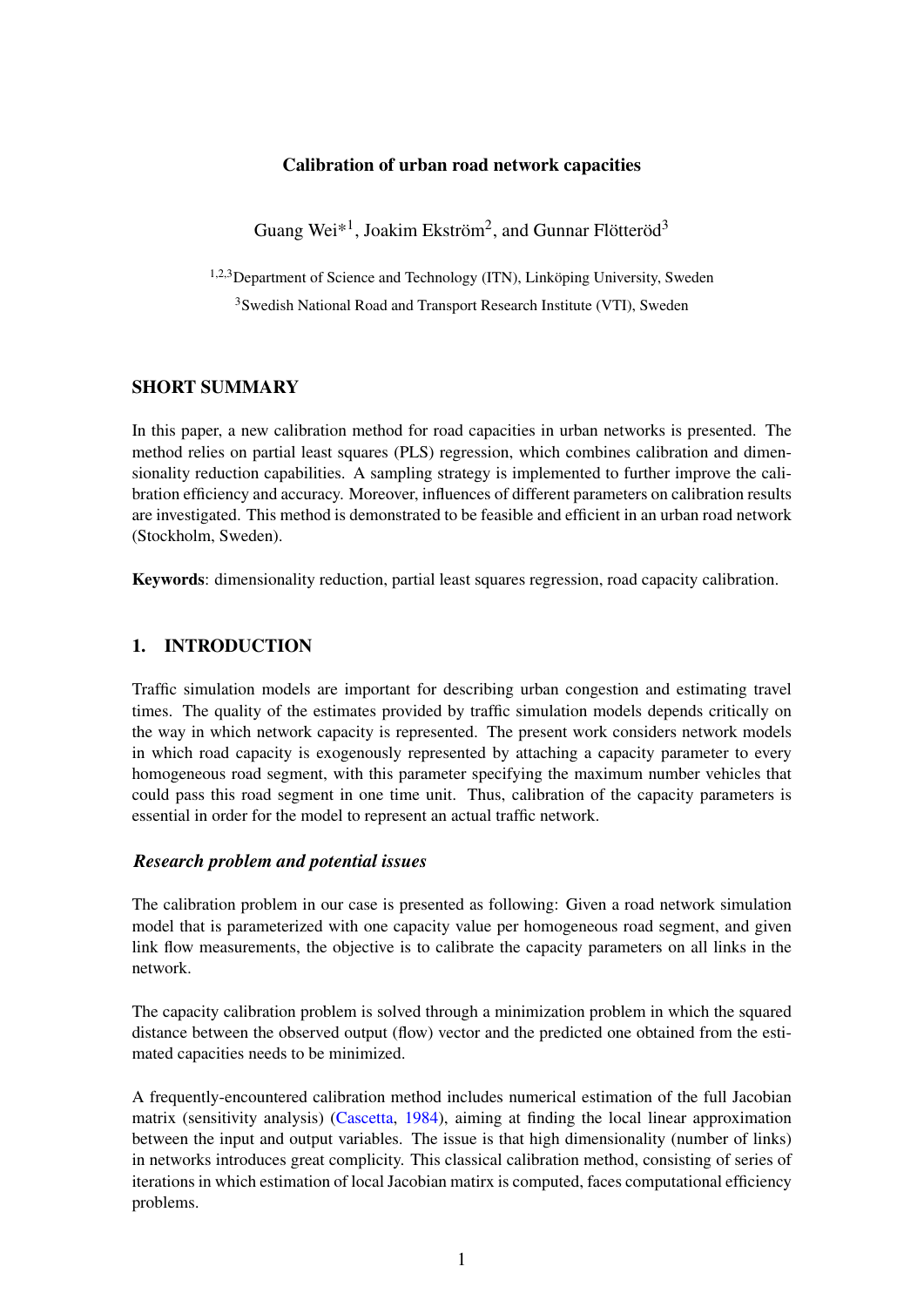One of the most popular methods for improving efficiency of estimating the full Jacobian matrix is Simultaneous Perturbation Stochastic Approximation (SPSA). It simplifies multivariate optimization problems by approximating gradient with only a small number of measurements per iteration in which all variables are varying randomly in a proper way [\(Spall,](#page-11-0) [1992\)](#page-11-0). Nowadays, some works investigate modifications and variations of SPSA method to achieve higher efficiency or better robustness, such as weighted-SPSA [\(Lu, Xu, Antoniou, & Ben-Akiva,](#page-11-1) [2015\)](#page-11-1) [\(Antoniou,](#page-10-1) [Azevedo, Lu, Pereira, & Ben-Akiva,](#page-10-1) [2015\)](#page-10-1) and cluster-wise SPSA [\(Tympakianaki, Koutsopoulos,](#page-11-2) [& Jenelius,](#page-11-2) [2015\)](#page-11-2).

## *Contribution*

The present work aims to overcome the challenge of estimating full Jacobian matrix by reducing problem dimensionality simultaneously with estimating a relatively small Jacobian matrix of link flows (measurements) with respect to capacities (decision variables). The purpose is similar to SPSA in terms of improving computational efficiency but from a different perspective. For this, the partial least squares (PLS) regression method is applied [\(Geladi & Kowalski,](#page-11-3) [1986\)](#page-11-3). PLS regression has been broadly used in chemometrics, e.g. [\(Godoy, Vega, & Marchetti,](#page-11-4) [2014\)](#page-11-4), but has to the best of our knowledge not yet been accessed in the area of traffic model calibration.

Compared to principal components analysis (PCA), which has been used in traffic calibration problems, PLS regression has following advantages:

1. Since loading vectors (approximately can be regarded as principal components) are considered pairwisely, only the diagonal elements in the regression matrix needs to be calculated. This will be illustrated in a more detailed way in latter sections.

2. In order to achieve the same level of approximation, less components are needed in partial least squares regression (PLSR) than in principal components regression (PCR). [\(Helland,](#page-11-5) [1988\)](#page-11-5).

Since dimensionality reduction is introduced in PLS, it is potentially more suitable for the cases in which the number of output measurements is smaller than that of input variables needing to be estimated when compared with other calibration methods without dimensionality reduction.

# 2. METHODOLOGY

Figure [1](#page-2-0) outlines the calibration approach in our work. The method is iterative, with each iteration comprising the following steps in Figure [1.](#page-2-0)

- 1. Generation and evaluation of trial points. Variations of a current capacity solution vector are generated. For each variation, a simulation run is conducted and the resulting simulated network flows are obtained. These trial points are used as training data to find local linear approximation in the following step.
- 2. Joint linear approximation and dimensionality reduction. The *Partial Least Squares (PLS)* algorithm is adopted to estimate a low-dimensional linear regression model approximating the high-dimensional simulator mapping of link capacities onto network flows to achieve computational efficiency improvement.
- 3. Capacity update. An improved capacity estimate is obtained by solving a quadratic optimization problem based on the most recently obtained linear simulator approximation.

The remainder of this section details these steps, with a particular focus on the PLS regression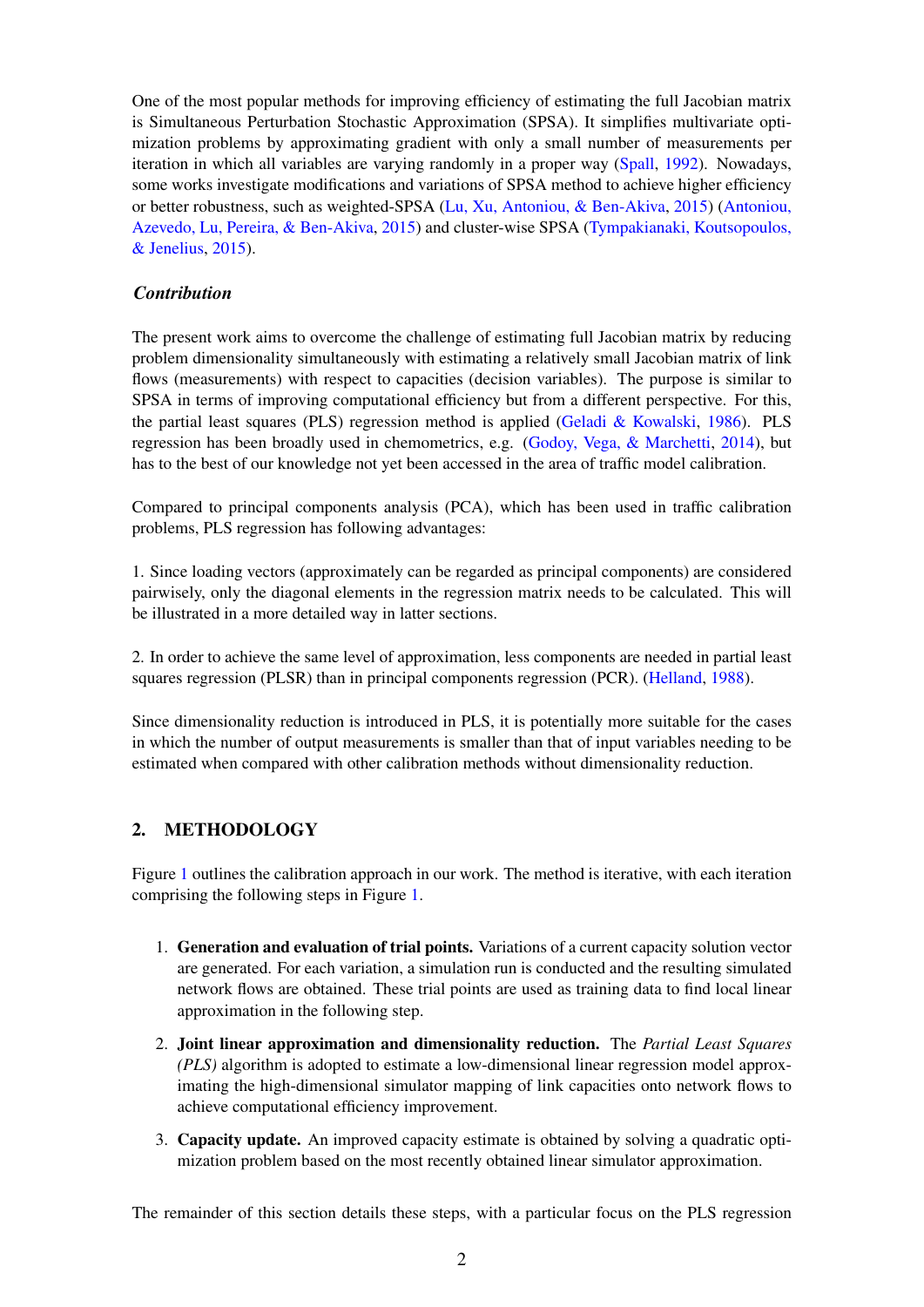<span id="page-2-0"></span>

Figure 1: Flow chart of the proposed method

<span id="page-2-1"></span>method. Table [1](#page-2-1) lists the mainly used symbols.

# Table 1: Main symbols

| symbol           | meaning                                                                                         |
|------------------|-------------------------------------------------------------------------------------------------|
| $\boldsymbol{m}$ | dimension of input variables (capacities) and output vari-                                      |
|                  | ables (flows), <i>i.e.</i> number of links                                                      |
| n                | number of trial points used in PLS regression                                                   |
| $\delta$         | variation coefficient in Step Generation and evaluation of                                      |
|                  | trial points                                                                                    |
| $\mathbf X$      | mean-centered matrix of input trial points, size: $n \times m$                                  |
| Y                | mean-centered matrix of output trial points, size: $n \times m$                                 |
| $\mathbf{X}_i$   | the mean-centered input matrix in <i>i</i> -th outer loop in PLS                                |
|                  | regression, size: $n \times m$                                                                  |
| $\mathbf{Y}_i$   | the mean-centered output matrix in $i$ -th outer loop in PLS                                    |
|                  | regression, size: $n \times m$                                                                  |
| $\mathbf{p}_i$   | <i>i</i> -th loading vector in input space, size: $m \times 1$                                  |
| $\mathbf{t}_i$   | <i>i</i> -th score vector in input space, size: $n \times 1$                                    |
| $q_i$            | <i>i</i> -th loading vector in output space, size: $m \times 1$                                 |
| $\mathbf{u}_i$   | <i>i</i> -th score vector in output space, size: $n \times 1$                                   |
| a                | the number of loading vector pairs used, <i>i.e.</i> dimension after                            |
|                  | dimensionality reduction operation                                                              |
| $b_i$            | the regression coefficient in <i>i</i> -th outer loop (of $\mathbf{u}_i$ on $\mathbf{t}_i$ ) in |
|                  | PLS regression                                                                                  |

# *Generation and evaluation of trial points*

A network with *m* links and a current best capacity vector estimate is given. A trial capacity vector is obtained by independently and uniformly varying each capacity value in a range of  $\pm \delta$  times its current value. Overall *n* trial capacity vectors are generated. Each capacity vector is then evaluated in a road traffic simulator and corresponding network flows are obtained.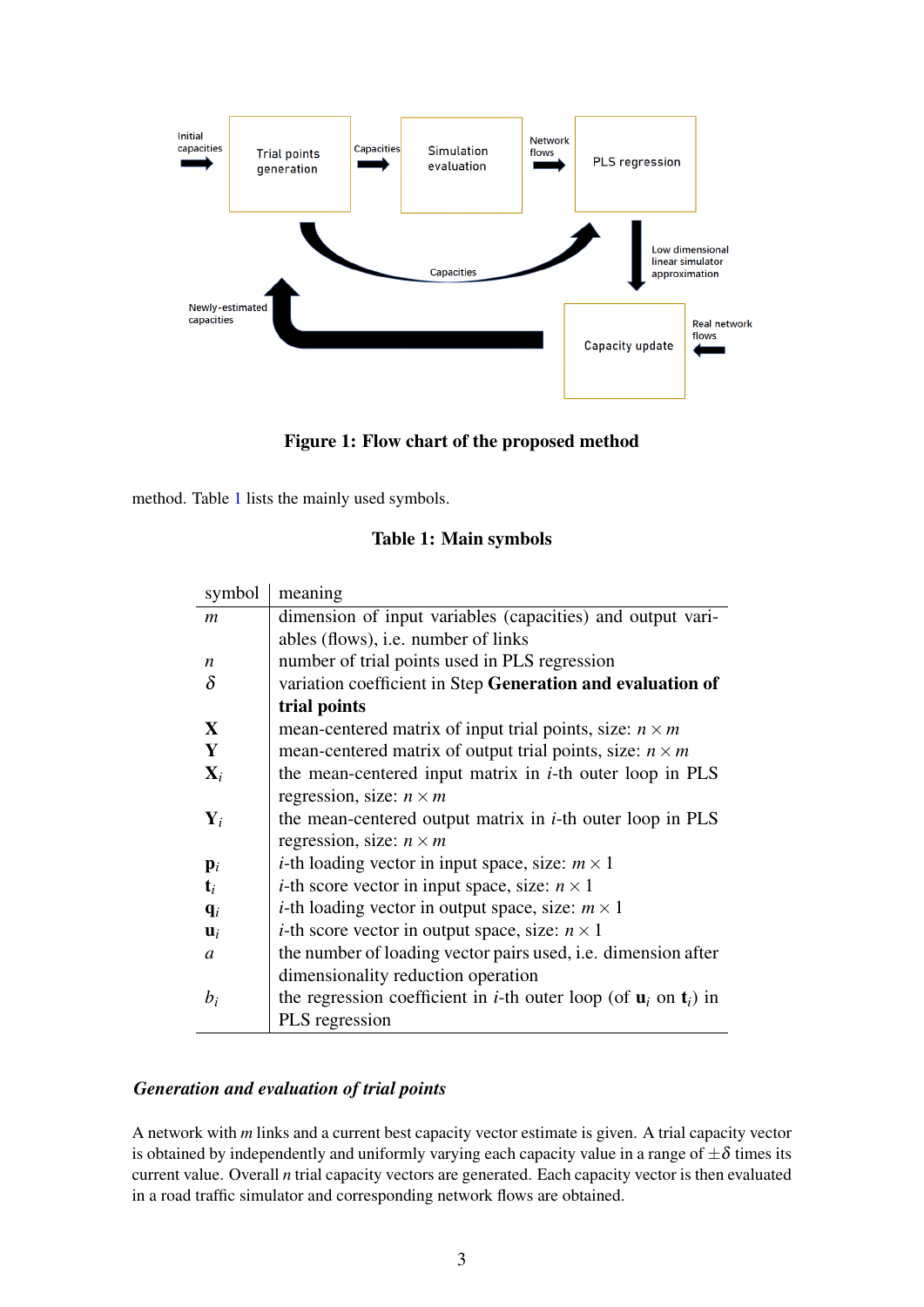Omitting an iteration index, the resulting *n* (capacity, flow) vector tuples are denoted by  $(\mathbf{x}_r, \mathbf{y}_r)$ , with *r* the *replication index* within the given algorithm iteration. Both capacity and flow vectors are mean-centered in an immediate post-processing step.

#### *Joint linear approximation and dimensionality reduction*

Assume a set of mean-centered input/output (in the present application, capacity/flow) data tuples  $(\mathbf{x}_r, \mathbf{y}_r)$ ,  $r = 1...n$ , to be given, with both input and output being *m*-dimensional vectors. We are interested in estimating a linear model relationship between independent (input) variables x and dependent (output) variables y. We further assume that *n*, the number of observations used in PLS regression, is relatively small compared to *m*, the dimensionality of the model's in- and output space.

To arrive at an identifiable model, we reduce the dimensionality of both in- and output space from dimension *m* to dimension *a*. The low-dimensional representation of the input space is spanned by *loading vectors*  $\mathbf{p}_i$ ,  $i = 1...a$ , and every input vector  $\mathbf{x}_r$  is represented as a linear combination of these loading vectors:

$$
\mathbf{x}_r = \sum_{i=1}^a t_{ri} \mathbf{p}_i + \mathbf{f}_r
$$
 (1)

where the *score*  $t_{ri}$  represents the contribution of the *i*-th loading vector to  $\mathbf{x}_r$  and  $\mathbf{f}_r$  absorbs the approximation error in input space. Symmetrically, the output space is spanned by loading vectors  $q_i, i = 1...a$ 

<span id="page-3-1"></span>
$$
\mathbf{y}_r = \sum_{i=1}^a u_{ri} \mathbf{q}_i + \mathbf{g}_r \tag{2}
$$

with  $u_{ri}$  and  $g_r$  being specified symmetrically to  $t_{ri}$  and  $f_r$ . Given the loading vectors, the input and output vectors are hence encoded by the *score vectors*

$$
\mathbf{t}_i = (t_{1i} \dots t_{ni})^T \tag{3}
$$

$$
\mathbf{u}_i = (u_{1i} \dots u_{ni})^T \tag{4}
$$

with  $i = 1...a$ . Instead of estimating a regression model coupling **x** and **y**, we estimate one regression model for each  $i = 1...a$  by ordinary least squares. For the *i*-th model, its single regression coefficient  $b_i$  is given by

<span id="page-3-0"></span>
$$
b_i = \arg\min_{b \in \mathbf{R}} \left\| \mathbf{u}_i - bt_i \right\|^2.
$$
 (5)

For given loading vectors, this model can be used for prediction by (i) representing an input vector  $\mathbf{x}_{n+1}$  in terms of its input scores  $t_{(n+1)i}$ ,  $i = 1...a$ , (ii) using the  $b_i$  regression coefficients of [\(5\)](#page-3-0) to compute the corresponding output scores  $u_{(n+1)i} = b_i t_{(n+1)i}$ ,  $i = 1...a$ , and (iii) approximating the output signal from [\(2\)](#page-3-1) with a zero residual vector g.

The PLS algorithm estimates simultaneously the loading vectors  $\mathbf{p}_i$ ,  $\mathbf{q}_i$ , the corresponding score representation of a set of data tuples  $(\mathbf{x}_r, \mathbf{y}_r)$ ,  $r = 1 \dots n$ , and the low-dimensional regression models [\(5\)](#page-3-0). To simplify notation, in- and ouput vectors are stacked in the following matrices:

$$
\mathbf{X} = (\mathbf{x}_1 \dots \mathbf{x}_n)^T \tag{6}
$$

$$
\mathbf{Y} = (\mathbf{y}_1 \dots \mathbf{y}_n)^T. \tag{7}
$$

Based on this, the PLS regression algorithm of (Geladi  $&$  Kowalski, [1986\)](#page-11-3) can be given in Algorithm [1.](#page-4-0)

From an alternative approach, the PLS regression reduces problem dimensionality by enforcing an OLS solution that is located in a low-dimensional subspace that is constructed along directions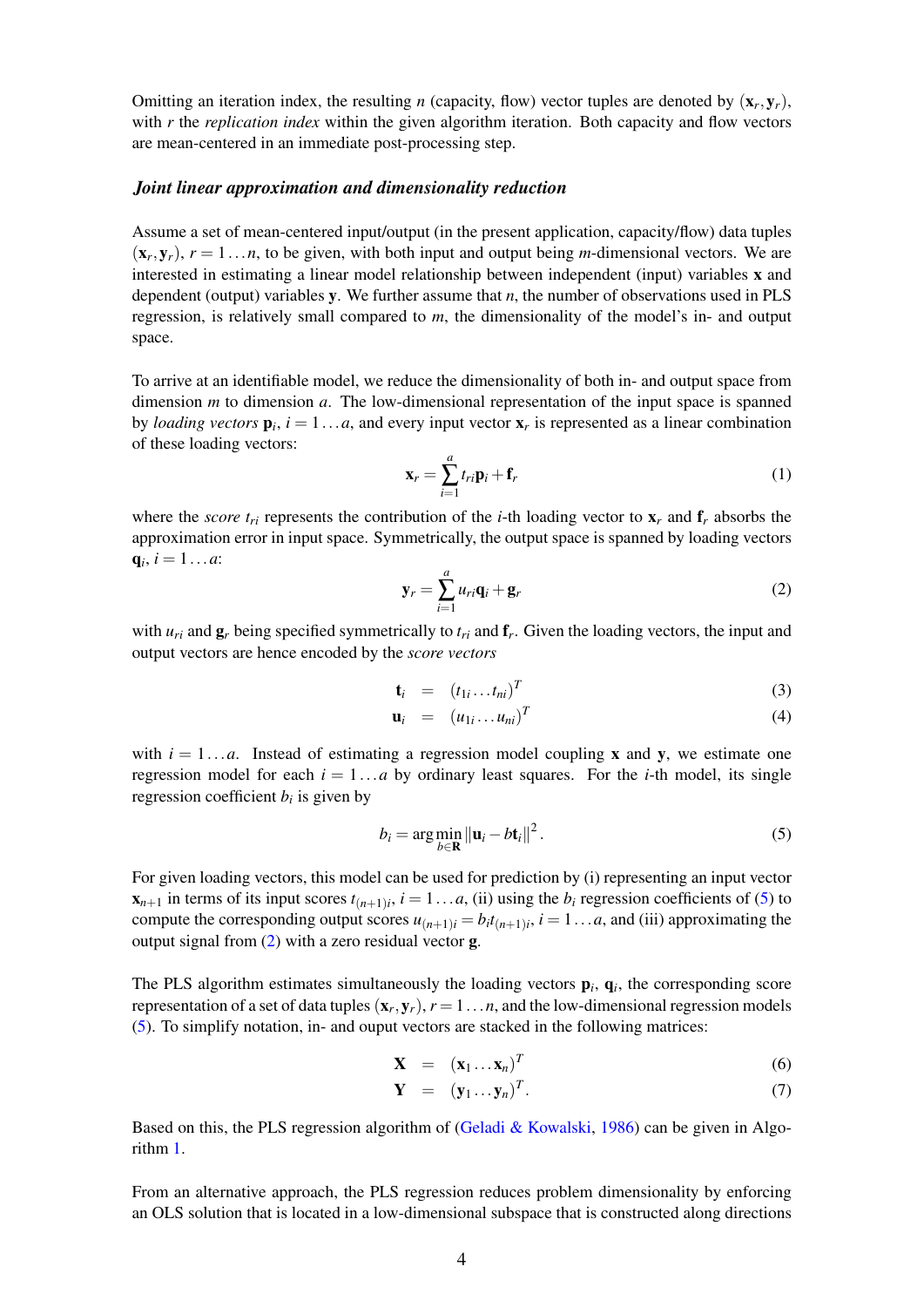# <span id="page-4-0"></span>Algorithm 1 PLS regression

Notation: "←" means a variable assignment from right to left.

- 1. Initialize:
	- (a)  $X_1 \leftarrow X$
	- (b)  $Y_1 \leftarrow Y$ .
- 2. For  $i = 1...a$ :
	- (a) Set  $\mathbf{u}_i$  to an arbitrary column of  $\mathbf{Y}_i$ .
	- (b) "X block":
		- i.  $\mathbf{w}_i \leftarrow \mathbf{X}_i \mathbf{u}_i / ||\mathbf{u}_i||^2$
		- ii.  $\mathbf{w}_i \leftarrow \mathbf{w}_i / ||\mathbf{w}_i||$
		- iii.  $\mathbf{t}_i \leftarrow \mathbf{X}_i \mathbf{w}_i$
	- (c) "Y block":
		- i.  $\mathbf{q}_i \leftarrow \mathbf{Y}_i \mathbf{t}_i / \|\mathbf{t}_i\|^2$
		- ii.  $\mathbf{q}_i \leftarrow \mathbf{q}_i / ||\mathbf{q}_i||$
		- iii.  $\mathbf{u}_i \leftarrow \mathbf{Y}_i \mathbf{q}_i$
	- (d) Update of loadings and scores:
		- i.  $\mathbf{p}_i \leftarrow \mathbf{X}_i \mathbf{t}_i / \|\mathbf{t}_i\|^2$
		- ii.  $\mathbf{t}_i \leftarrow \mathbf{t}_i ||\mathbf{p}_i||$
		- iii.  $\mathbf{p}_i \leftarrow \mathbf{p}_i ||\mathbf{p}_i||$
	- (e) Regression:  $b_i = \mathbf{u}_i^T \mathbf{t}_i / ||\mathbf{t}_i||^2$
	- (f) Calculation of residuals:
		- i.  $X_{i+1} = X_i t_i p_i^T$
		- ii.  $\mathbf{Y}_{i+1} = \mathbf{Y}_i b_i \mathbf{t}_i \mathbf{q}_i^T$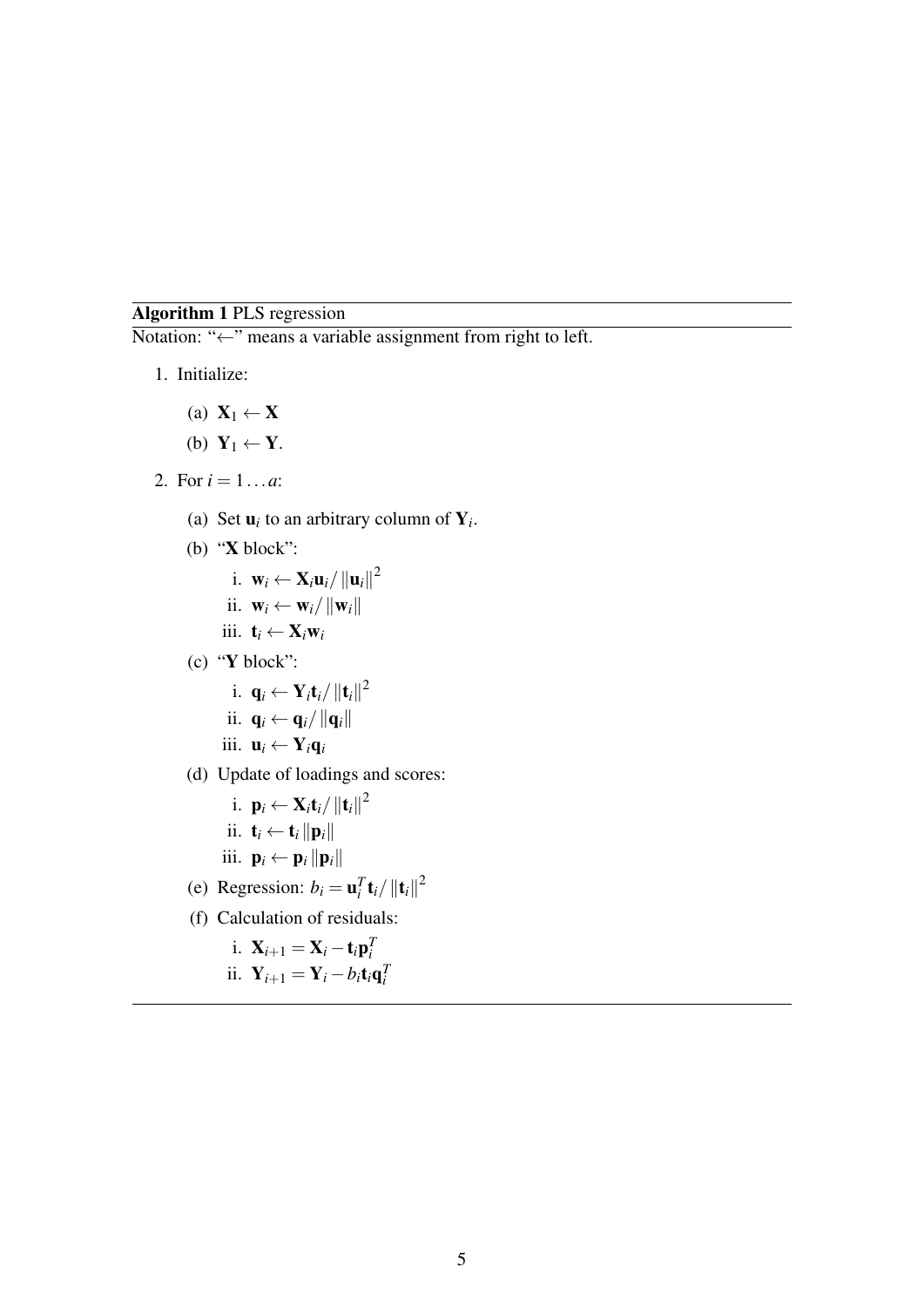of large variability in the explanatory variables [\(Frank & Friedman,](#page-10-2) [1993\)](#page-10-2). Since the previous *m* input variables are 'compressed' into *a* new variables through PLS regression. It no longer requires all of the *m* output variables should have a observed value in order to get a unique solution in the optimization problem (instead, the number of observed output variables just needs to be no less than *a*).

#### *Capacity update*

Denote the (again, mean-centered) real network flow observations as  $\tilde{\mathbf{y}}' = (\tilde{y}_j)'$ . The updated (and mean-centered) capacities  $\hat{\mathbf{x}}'$  are then obtained in two steps. First, the following optimization problem is solved:

$$
\min_{\mathbf{s}=(s_i)} \sum_{j=1}^m \left( \tilde{y}'_j - \sum_{i=1}^a b_i s_i q_{ij} \right)^2 \tag{8}
$$

where  $q_{ij}$  is the *j*th element in the loading vector  $q_i$ . The solution s of this optimization problem contain the scores on all the loading vectors  $\mathbf{p}_i$ ,  $i = 1...a$  and **s** has a dimension of *a*. Next, the corresponding main-centered capacity vector  $\hat{\mathbf{x}}'$  is constructed according to

$$
\hat{\mathbf{x}}' = \sum_{i=1}^{a} s_i \mathbf{p}_i.
$$
\n(9)

Then the estimated capacity estimation  $\hat{x}$  (without mean-centering) can be recovered. To avoid oscillations, the currently best capacity estimate is updated by computing a convex combination of the previous estimate and  $\hat{x}$ , with the weight on  $\hat{x}$  being specified further below.

#### *Weight Settings*

In capacity update step, a weight  $\alpha_k$  (where k is the current iteration number) on  $\hat{x}$  needs to be set in order to guarantee that the optimization point can be obtained and avoid oscillations. In generation of trial points, there also exists a weight  $\beta_k$ , which makes the range coefficient of variation  $\delta$ change after each iteration (i.e.  $\delta = \delta_0 \beta_k$ , where  $\delta_0$  is the fixed initial variation coefficient).  $\alpha_k$ and  $\beta_k$  needs to satisfy the following conditions [\(Spall,](#page-11-0) [1992\)](#page-11-0):

$$
\alpha_k > 0, \ \beta_k > 0, \ \forall \ k \tag{10}
$$

$$
\alpha_k \to 0, \ \beta_k \to 0, \ \text{as } k \to \infty \tag{11}
$$

$$
\sum_{k=1}^{\infty} \alpha_k = \infty \tag{12}
$$

$$
\sum_{k=1}^{\infty} \left(\frac{\alpha_k}{\beta_k}\right)^2 < \infty. \tag{13}
$$

Based on these conditions,  $\alpha_k = \frac{1}{k}$  and  $\beta_k = (\frac{1}{k})^{\frac{1}{3}}$  are set in this work. They remain unchanged in all the following experiments. In other words, the final estimated capacities  $\hat{x}$  in *k*th iteration is set according to

$$
\hat{\mathbf{x}} \leftarrow \hat{\mathbf{x}}_p + \frac{1}{k} (\hat{\mathbf{x}} - \hat{\mathbf{x}}_p)
$$
 (14)

where  $\hat{\mathbf{x}}_p$  is the final estimated capacities in the previous iteration and " $\leftarrow$ " means a variable assignment from right to left.

### 3. RESULTS AND DISCUSSION

#### *Experiment 1: Default parameter setting with a sampling strategy*

Based on the method mentioned in the previous section, a sampling strategy is implemented which aims at further improving the efficiency of calibration. We do not create a new set of simulator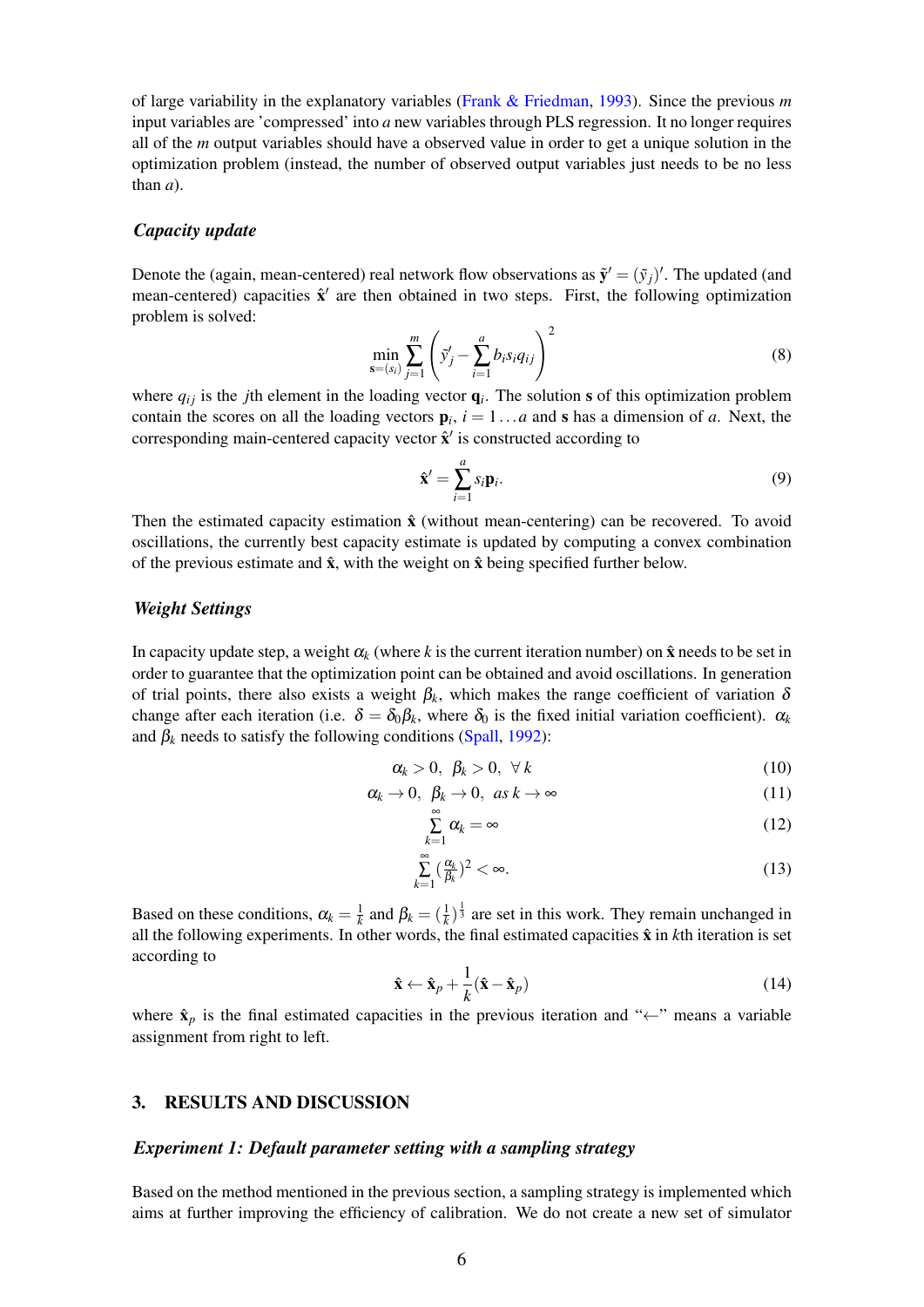replications in every iteration but also recycle all replications from earlier iterations. In the first iteration, 101 trial points are generated in the simulator and used in the PLS regression. From the second iteration, only 11 replications are implemented and the newly generated trial points are added to the complete pool of trial points from all the previous iterations. Correspondingly, in the PLS regression from 2nd iteration, 101 trial points that are closest to the current capacity estimate are used.

<span id="page-6-0"></span>Then we formulate a basic experiment (Experiment 1) with parameter settings shown in [2:](#page-6-0)

| parameter                                                           | default value |
|---------------------------------------------------------------------|---------------|
| initial variation coefficient $\delta_0$                            | 0.1           |
| generated trial point number in 1st iteration $N_1$                 | 101           |
| generated trial point number in k-th iteration ( $k \neq 1$ ) $N_2$ | 11            |
| number of trial points used in PLS regression $N_3$                 | 101           |
| number of loading vector pairs a                                    | 20            |

### Table 2: Default parameter values

In order to evaluate the performance of the method, a test network of Stockholm with 22547 links is used. A synthetic real capacity vector is generated by randomly varying the given network parameters. The MATSim network assignment package is used to compute network flows; for simplicity the following experiments consider a fixed demand exogenously given route choice.

A real capacity vector  $\tilde{x}$  is randomly (but in a reasonable range) generated and the corresponding network flows  $\tilde{y}$  are simulated.

The performance of different configurations of the proposed method is evaluated in terms of the square error between real flows  $\tilde{y}$  and the estimated ones obtained from mapping estimated capacities  $\hat{\mathbf{x}}$  in the simulator:

$$
e_{flow}^2 = ||\mathbf{\tilde{y}} - f(\mathbf{\hat{x}})||^2 \tag{15}
$$

where function *f* represents the map from capacities to flows in MATSim simulator. It should be noted that in our simulation, both  $\tilde{y}$  and the mapping function f lead to 2% of the real flows and estimated flows, respectively in order to reduce the computation time. This setting does not influence feasibility of the whole method but it should be kept in mind when reading the result graphs.

An alternative approach is to evaluate the performance in terms of the square error between real (yet to the calibration method unknown) capacities  $\tilde{x}$  and their estimated counterpart  $\hat{x}$ :

$$
e_{capacity}^2 = ||\tilde{\mathbf{x}} - \hat{\mathbf{x}}||^2.
$$
 (16)

We can also investigate the result in a more detailed way: Relationship between the relative calibration error  $e_i$  for a given link *i* and the congestion level of it  $cong$  can be plotted for all the links. Difference  $d_i$  between initial relative error  $e_{ini,i}$  and  $e_i$  can also be calculated to see if calibration makes the estimated capacity value of link *i* move towards the right direction. The mathematical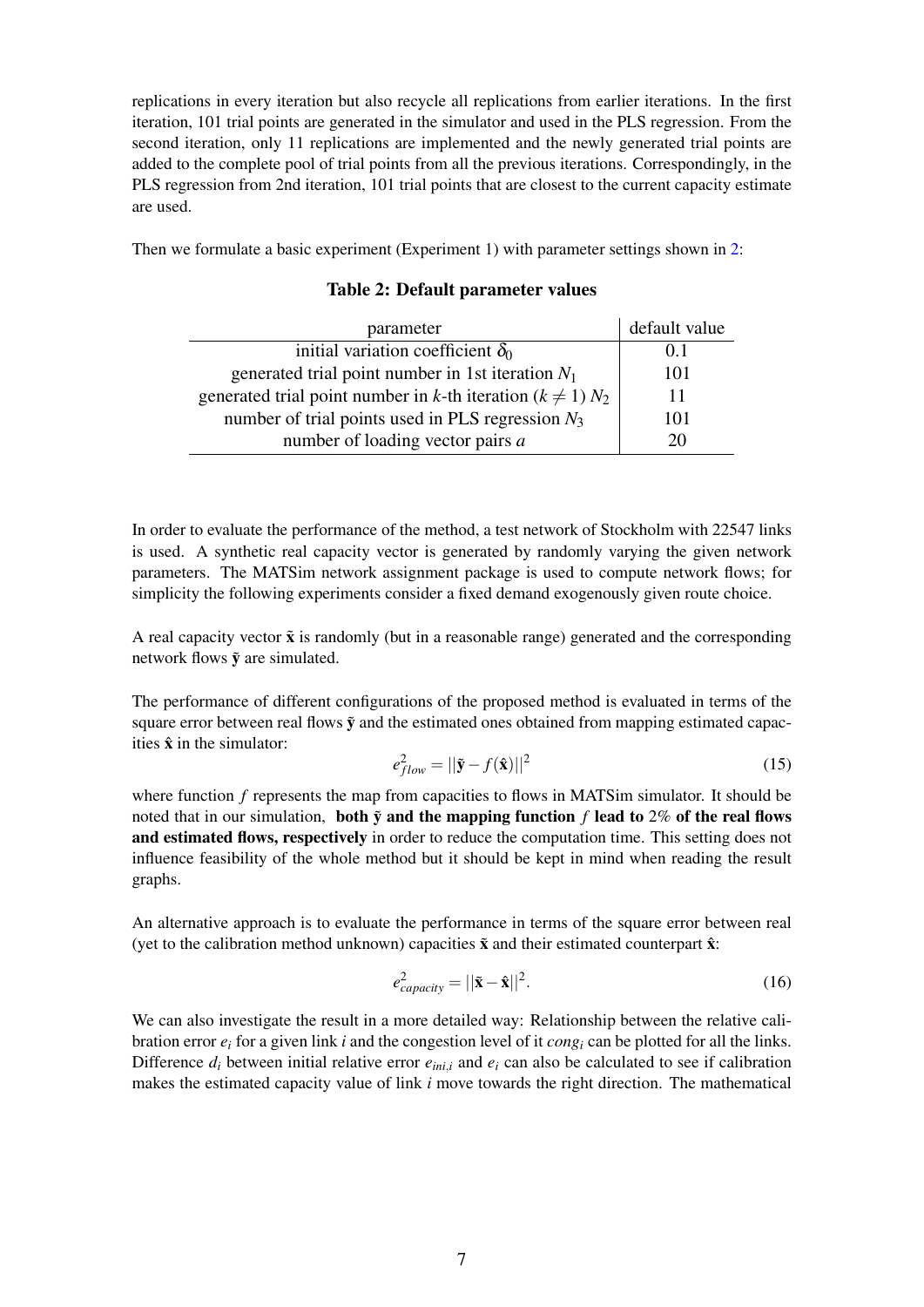expression of theses parameters are shown below:

$$
cong_i \quad = \quad \frac{\tilde{y}_i}{\tilde{x}_i} \tag{17}
$$

$$
e_i = \frac{|\tilde{x}_i - \hat{x}_i|}{\tilde{x}_i} \tag{18}
$$

$$
e_{int,i} = \frac{|\tilde{x}_i - x_{int,i}|}{\tilde{x}_i} \tag{19}
$$

$$
d_i = e_i - e_{ini,i} \tag{20}
$$

where subscript *i* represent link index and *xint*,*<sup>i</sup>* is the initial guess of capacity value of link *i*.

One intuition is that calibration of those links which are relatively more congested should be more precise. A variable of congestion level *cong* can be defined and the observed data is *cong<sup>i</sup>* for each link i. Similarly, variables *e* and *d* can be defined with observations  $e_i$  and  $d_i$  for all links, respectively. Then two singular linear regression models can be constructed to test the conjecture:

$$
e = \hat{\gamma}_1 \text{cong} + \hat{\gamma}_0 + \varepsilon \tag{21}
$$

$$
d = \hat{\mu}_1 \text{cong} + \hat{\mu}_0 + \varepsilon' \tag{22}
$$

where  $\varepsilon$  and  $\varepsilon'$  are error terms.

Figure [2](#page-7-0) shows the capacity error  $e_{capacity}^2$  and flow error  $e_{flow}^2$  versus iteration numbers, where the error at iteration number 0 represents the error between initial guess and real values of capacities and flows, respectively. From these graphs it can be seen that both errors goes down as iteration number increases, which indicates our method works. Given that this simulation requires about 8 hours of computing time on a PC with a RAM of 16GB and a clock speed of 2400 GHz, we observe that the method is computationally feasible.

In this work, a random seed is set in MATSim in determining the generation of input trial data and it has been found that the flow error is always decreasing for different random seeds but the capacity error does not always reduce. One reasonable explanation is that the randomness of trial points in the input space leads to variation in capacity estimation, but different estimations map to similar values in output space due the fact that the functional relationship between capacities and flows are "many to one".

<span id="page-7-0"></span>

Figure 2: Capacity error  $e_{capacity}^2$  and flow error  $e_{flow}^2$  versus iteration numbers in Experiment 1

Figure [3](#page-8-0) shows the relative error *e* (vertical axis) and calibration difference *d* (color mapping) versus congestion level *cong* (horizontal axis), respectively. The congestion level is above 0.02 occasionally due to the numerical approximation, which does not influence the performance of the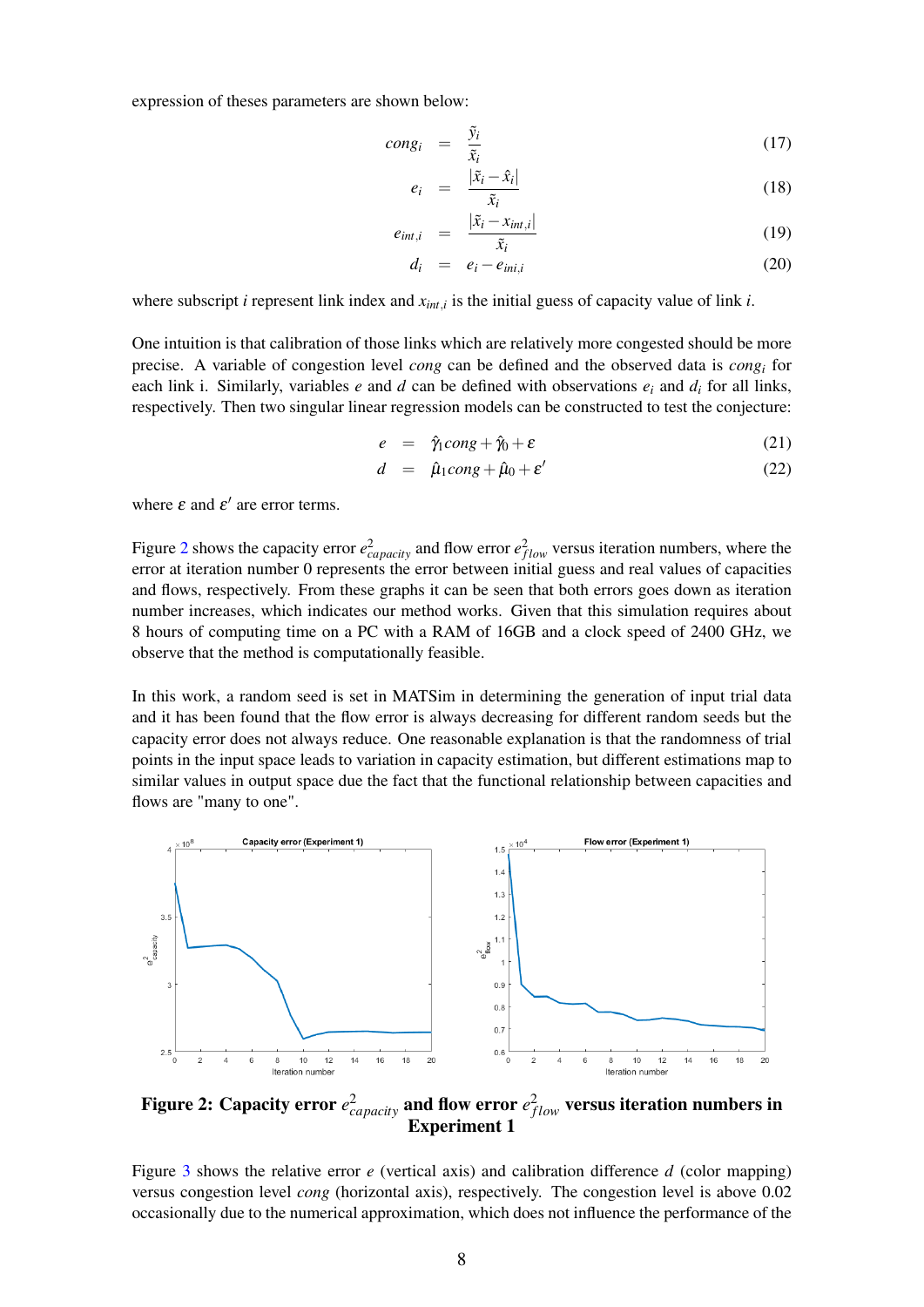whole method. The estimation of  $\hat{\gamma}_1$  and  $\hat{\mu}_1$  are shown in Table [3](#page-8-1) and no conclusion can be drawn that more congested links have better calibration results.

<span id="page-8-0"></span>

<span id="page-8-1"></span>Figure 3: Relative error *e* and calibration difference *d* versus congestion level *cong* in Experiment 1

| Table 3: Estimation of $\hat{\gamma}_1$ and $\hat{\mu}_1$ in Experiment 1 |  |  |
|---------------------------------------------------------------------------|--|--|
|---------------------------------------------------------------------------|--|--|

| <b>Estimator</b> | $\gamma_1$ | Standard deviation of $\hat{\gamma}_1$ |          | Standard deviation of $\hat{\mu}_1$ |
|------------------|------------|----------------------------------------|----------|-------------------------------------|
|                  | 0.037      | 0.054                                  | $-0.058$ | 0.045                               |

### *Experiment 2 and 3: Influence of different parameters*

Based on Experiment 1, each of the following experiments aims at investigating the influence of one specific parameter:

- 1. Experiment 2: Influence of initial variation coefficient  $\delta_0$  in trial points generation.
- 2. Experiment 3: Influence of number of loading vector pairs *a* in PLS regression.

Figure [4](#page-9-0) shows the flow error  $e_{flow}^2$  versus iteration numbers in Experiment 2. From the graph,  $\delta_0 = 0.15$  has the best calibration result. It indicates that the ideal  $\delta_0$  value should be neither too large (approximation will be inaccurate) nor too small (noise influence will be great).

Figure [5](#page-9-1) shows the flow error for different numbers of loading vector pairs (i.e. different *a* values) used in PLS regression. An increased number of loading vector pairs indicates better result. But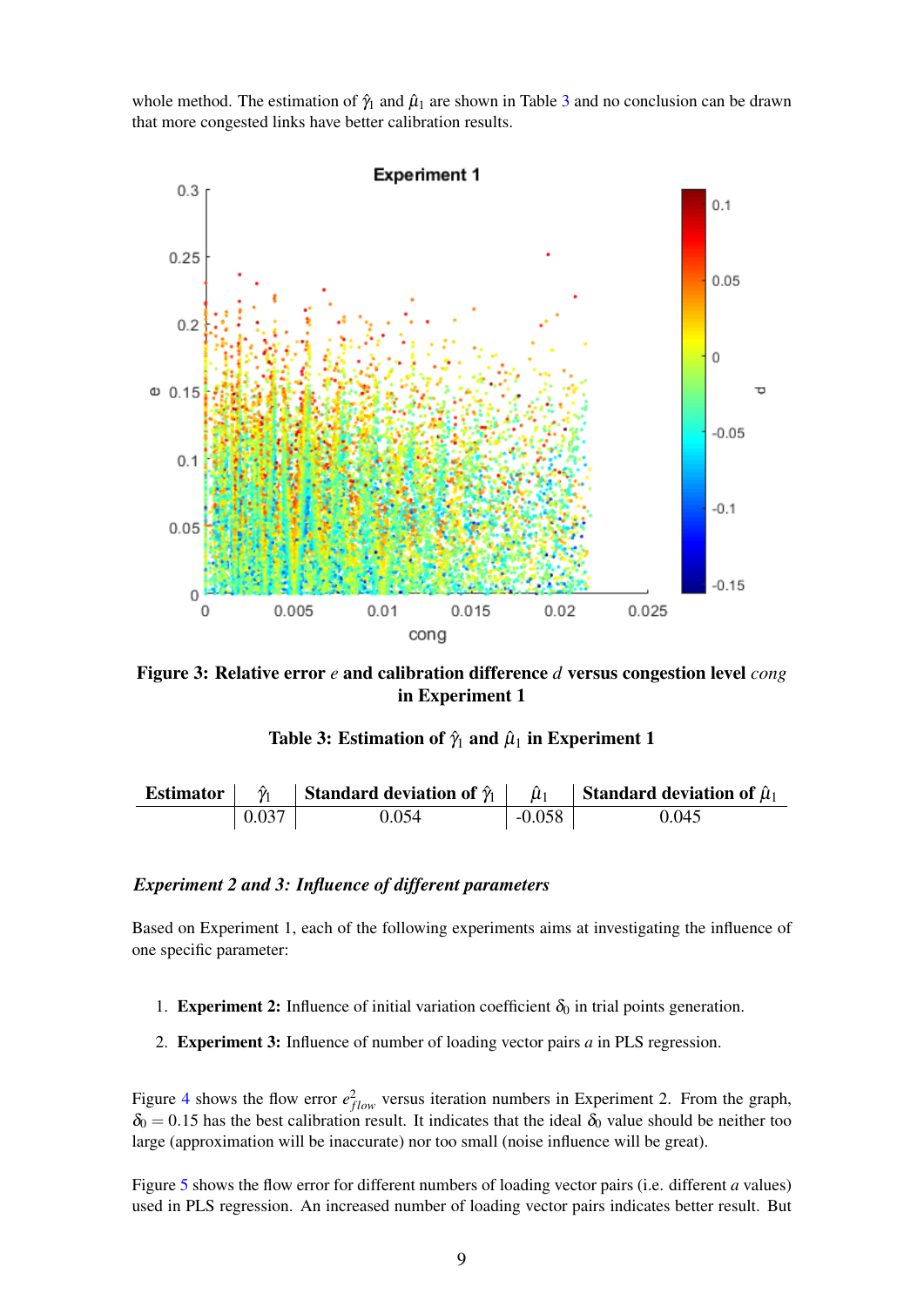<span id="page-9-0"></span>

<span id="page-9-1"></span>Figure 4: Flow error  $e^2_{flow}$  versus iteration numbers in Experiment 2



Figure 5: Flow error  $e^2_{flow}$  versus iteration numbers in Experiment 3

it should be noticed that the introduction of more loading vectors leads to increase of the running time.

For Experiment 2 and 3 the estimation of  $\mu_1$  is investigated for the best calibration case in each experiment ( $\delta_0 = 0.15$  for Experiment 2 and  $a = 50$  for experiment 3). Table [4](#page-10-3) shows the estimation of  $\mu_1$  for these cases. It can be observed that  $\hat{\mu}_1$  has a relatively smaller (more negative) estimated value and smaller deviation when compared with that from Experiment 1, which indicates that for these cases, more congested links have a better calibration result.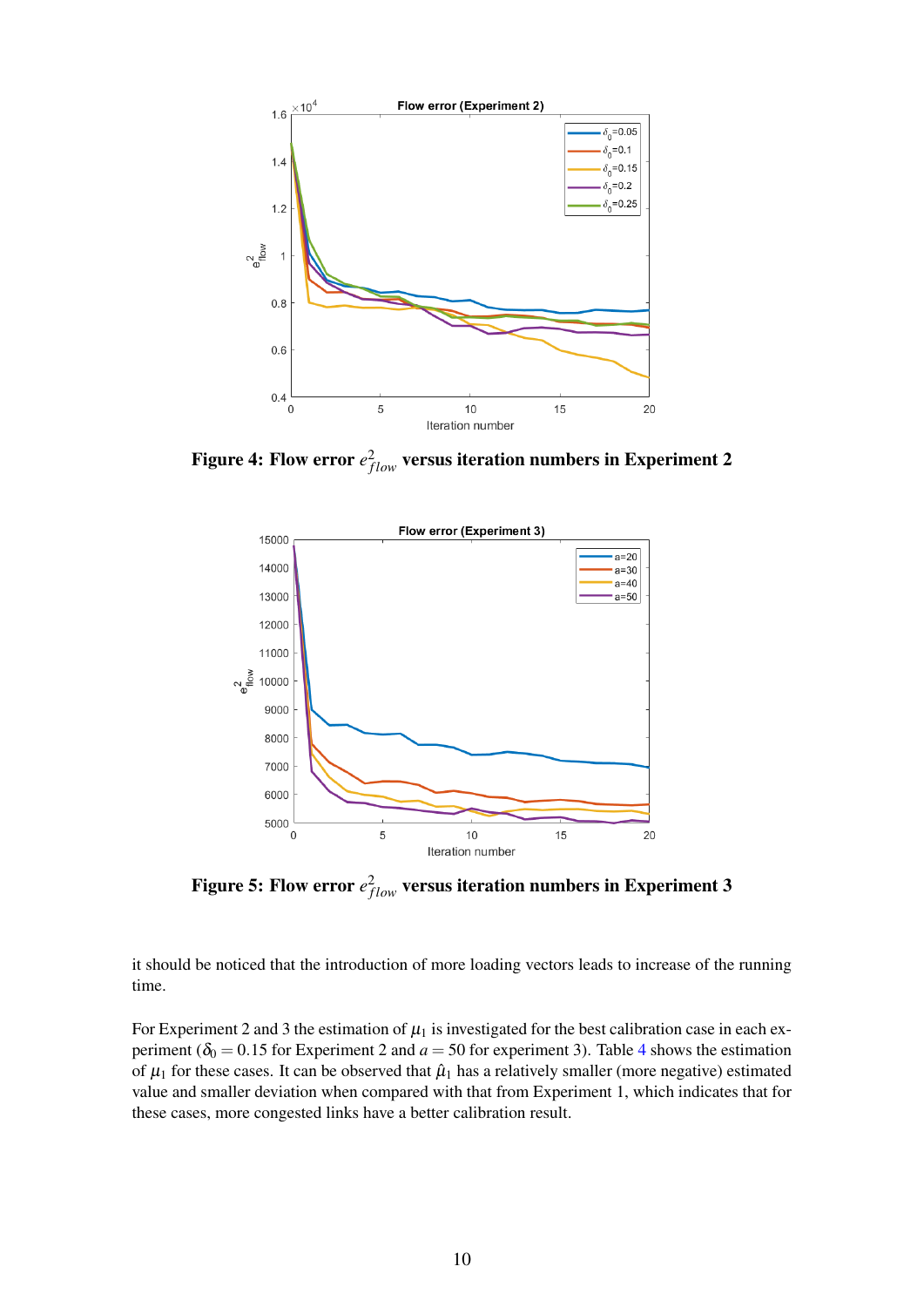## <span id="page-10-3"></span>Table 4: Estimation of  $\gamma_1$  and  $\mu_1$  in Experiment 2 ( $\delta_0 = 0.15$ ) and 3 ( $a = 50$ )

| <b>Estimator</b>                            | $\hat{\mu}_1$ | Standard deviation of $\hat{\mu}_1$ |
|---------------------------------------------|---------------|-------------------------------------|
| Experiment 2 ( $\delta_0 = 0.15$ )   -0.087 |               | 0.048                               |
| Experiment 3 ( $a = 50$ )   -0.097          |               | 0.059                               |

# 4. CONCLUSIONS

In this work, we present a method for urban network road capacity calibration in which PLS regression is introduced to achieve dimensionality reduction. By applying the method to a test urban network - Stockholm network, we find that this method is feasible and efficient. Moreover, it does not require other constraints in the optimization part (such as non-negativity).

It is a promising method since it can not only be used in capacity calibration but also other calibration problems (such as O-D calibration) which share a very similar structure. Even more generally, it has the potential to be applied on most of high-dimensional inverse problems.

The presented results are preliminary and specific to one considered road network. Important further investigations comprise the effect of incomplete network flow measurements, unfixed route choices and other networks.

## ACKNOWLEDGMENT

This research has been funded by the Swedish Transport Administration (TRV 2018/134731).

## CONTRIBUTION STATEMENT

Guang Wei: Writing, design and coding of experiments and conceptual contributions; Joakim Ekström: Text editing and supervision; Gunnar Flötteröd: Supervision

## **REFERENCES**

- <span id="page-10-1"></span>Antoniou, C., Azevedo, C. L., Lu, L., Pereira, F., & Ben-Akiva, M. (2015). W–spsa in practice: Approximation of weight matrices and calibration of traffic simulation models. *Transportation Research Procedia*, *7*, 233-253. Retrieved from [https://](https://www.sciencedirect.com/science/article/pii/S2352146515000812) [www.sciencedirect.com/science/article/pii/S2352146515000812](https://www.sciencedirect.com/science/article/pii/S2352146515000812) (21st International Symposium on Transportation and Traffic Theory Kobe, Japan, 5-7 August, 2015) doi: https://doi.org/10.1016/j.trpro.2015.06.013
- <span id="page-10-0"></span>Cascetta, E. (1984). Estimation of trip matrices from traffic counts and survey data: A generalized least squares estimator. *Transportation Research Part B: Methodological*, *18*(4), 289 - 299. Retrieved from [http://www.sciencedirect.com/](http://www.sciencedirect.com/science/article/pii/0191261584900122) [science/article/pii/0191261584900122](http://www.sciencedirect.com/science/article/pii/0191261584900122) doi: https://doi.org/10.1016/0191 -2615(84)90012-2
- <span id="page-10-2"></span>Frank, I. E., & Friedman, J. H. (1993). A statistical view of some chemometrics regression tools. *Technometrics*, *35*(2), 109–135. Retrieved from [http://www.jstor.org/](http://www.jstor.org/stable/1269656)